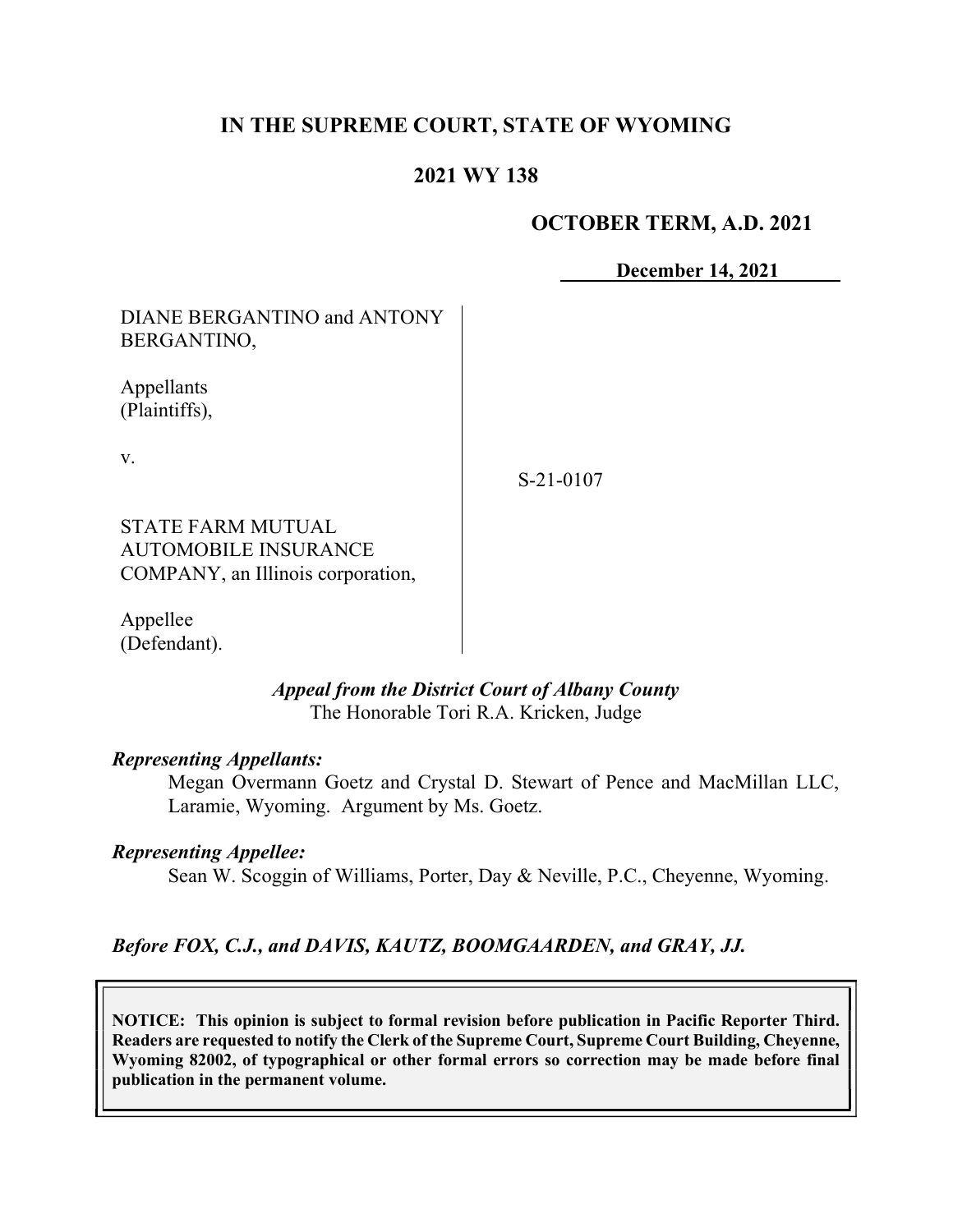## KAUTZ, Justice.

[¶1] Antony and Diane Bergantino brought suit against their automobile insurer, State Farm Mutual Automobile Insurance Company (State Farm), for refusing to pay underinsured motor vehicle (UIM) benefits after they were injured in an automobile accident caused by another driver. The district court granted summary judgment in favor of State Farm, generally finding the Bergantinos were not entitled to UIM benefits under the plain and unambiguous terms of the insurance policy, they had not demonstrated disputed issues of fact to defeat summary judgment on their bad faith claims, and State Farm was entitled to judgment as a matter of law. We affirm.

### ISSUES

[¶2] The dispositive issues in this case are:

1. Did the district court err in ruling the clear and unambiguous language of the insurance policy precluded the Bergantinos' claims for UIM benefits?

2. Did the Bergantinos properly plead a cause of action that State Farm acted in bad faith in responding to and processing their UIM benefits claims?

## **FACTS**

[¶3] On May 7, 2016, Mark Harrington negligently ran a stop sign and collided with Mr. Bergantino's vehicle. Mr. Bergantino and Ms. Bergantino, who was a passenger in the vehicle, were injured. Mr. Harrington had liability insurance coverage through USAA Insurance Company (USAA) with limits of \$100,000 per person. Mr. Bergantino's vehicle was insured by State Farm, including \$100,000 per person coverage for medical expenses and \$100,000 per person coverage for underinsured motor vehicles.

[¶4] With State Farm's consent, USAA and Mr. Bergantino agreed to settle his claim against Mr. Harrington for policy limits and USAA and Ms. Bergantino agreed to settle her claim for \$99,000. State Farm paid the Bergantinos' medical bills and agreed to waive its rights under the policy to subrogation or reimbursement of the medical payments from the proceeds of their settlements with USAA.

[¶5] In the meantime, the Bergantinos filed claims with State Farm for UIM benefits, asserting the USAA settlement amounts were insufficient to compensate them for their damages. State Farm offered Mr. Bergantino \$13,370 in UIM benefits but determined Ms. Bergantino "was fairly compensated within the policy limits of the at fault party," so it did not offer her any UIM benefits. The Bergantinos demanded State Farm pay each of them full UIM benefits of \$100,000. After receiving no satisfactory response from State Farm, they filed suit.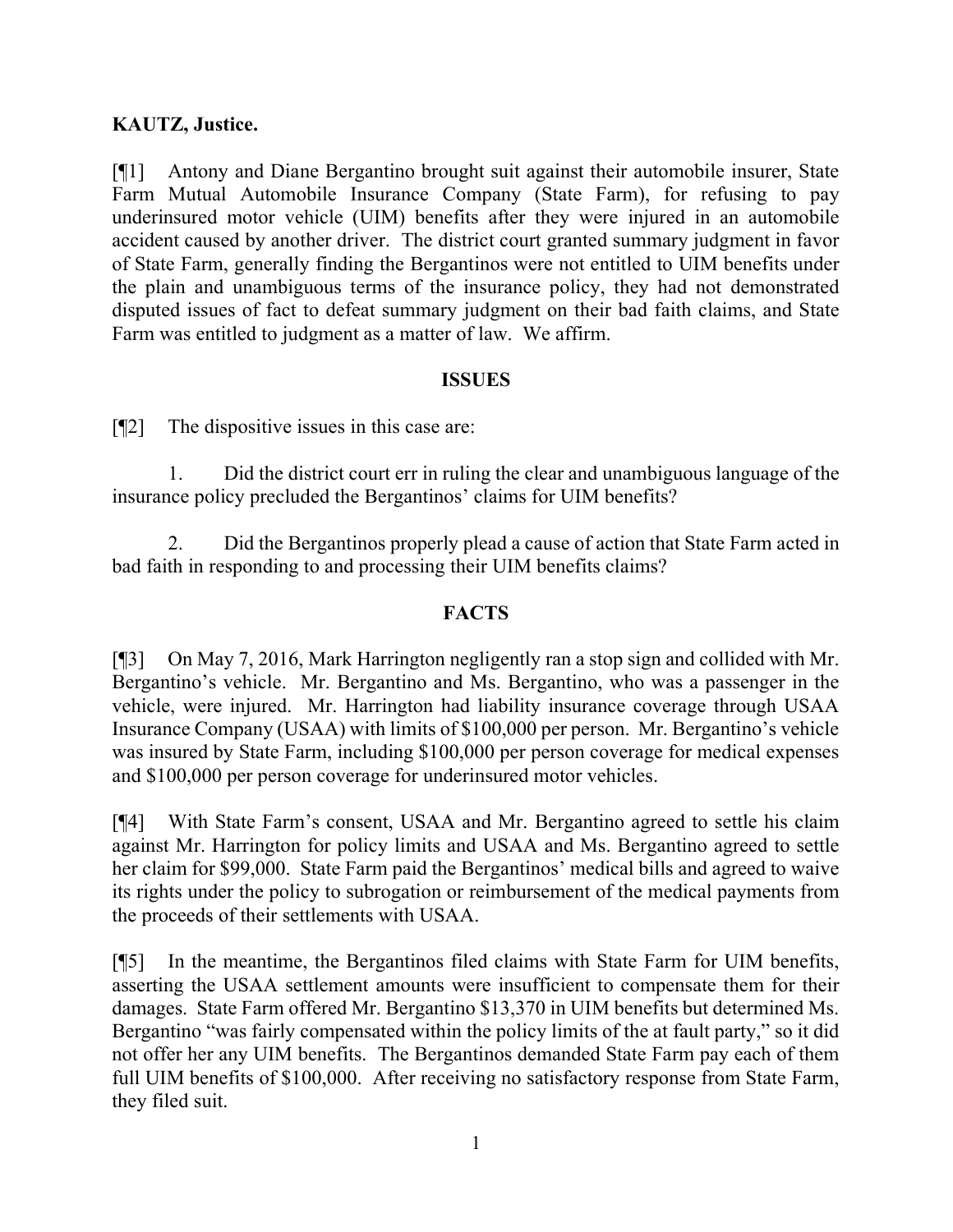[¶6] In their complaint, the Bergantinos asserted State Farm breached the insurance contract by not paying UIM benefits, acted in bad faith by delaying and denying payment of the benefits, and breached the implied covenant of good faith and fair dealing. State Farm moved for summary judgment, generally arguing the Bergantinos were not entitled to UIM benefits because Mr. Harrington's vehicle was not "underinsured" as the term was defined in the policy, there were no disputed issues of material fact on their bad faith claims, and State Farm was entitled to judgment as a matter of law. The Bergantinos contested State Farm's summary judgment motion. After a hearing, the district court granted summary judgment to State Farm. The Bergantinos appealed.

#### STANDARD OF REVIEW

[¶7] Wyoming Rule of Civil Procedure (W.R.C.P.) 56(a) authorizes summary judgment when "the movant shows that there is no genuine dispute as to any material fact and the movant is entitled to judgment as a matter of law." This Court reviews de novo the district court's order granting summary judgment and may affirm a summary judgment on any basis in the record. Gowdy v. Cook, 2020 WY 3, ¶ 21, 455 P.3d 1201, 1206-07 (Wyo. 2020) (citing Bear Peak Res., LLC v. Peak Powder River Res., LLC, 2017 WY 124, ¶ 10, 403 P.3d 1033, 1040 (Wyo. 2017)); King v. Cowboy Dodge, Inc., 2015 WY 129, ¶ 16, 357 P.3d 755, 759 (Wyo. 2015).

> [W]e review a summary judgment in the same light as the district court, using the same materials and following the same standards. We examine the record from the vantage point most favorable to the party opposing the motion, and we give that party the benefit of all favorable inferences that may fairly be drawn from the record. A material fact is one which, if proved, would have the effect of establishing or refuting an essential element of the cause of action or defense asserted by the parties.

Sullivan v. Pike & Susan Sullivan Found., 2018 WY 19, ¶ 15, 412 P.3d 306, 310 (Wyo. 2018) (quoting Rogers v. Wright, 2016 WY 10, ¶ 7, 366 P.3d 1264, 1269 (Wyo. 2016)) (other citations omitted).

[¶8] "'The party requesting a summary judgment bears the initial burden of establishing a prima facie case for summary judgment'" using admissible evidence. Gowdy, ¶ 22, 455 P.3d at 1207 (quoting Hatton v. Energy Elec. Co., 2006 WY 151, ¶ 9, 148 P.3d 8, 12 (Wyo. 2006)). If the movant establishes a prima facie case for summary judgment, the burden shifts to the opposing party to present admissible evidence demonstrating a genuine dispute of material fact for trial. Gowdy, ¶ 23, 455 P.3d at 1207 (citing Hatton, ¶ 9, 148 P.3d at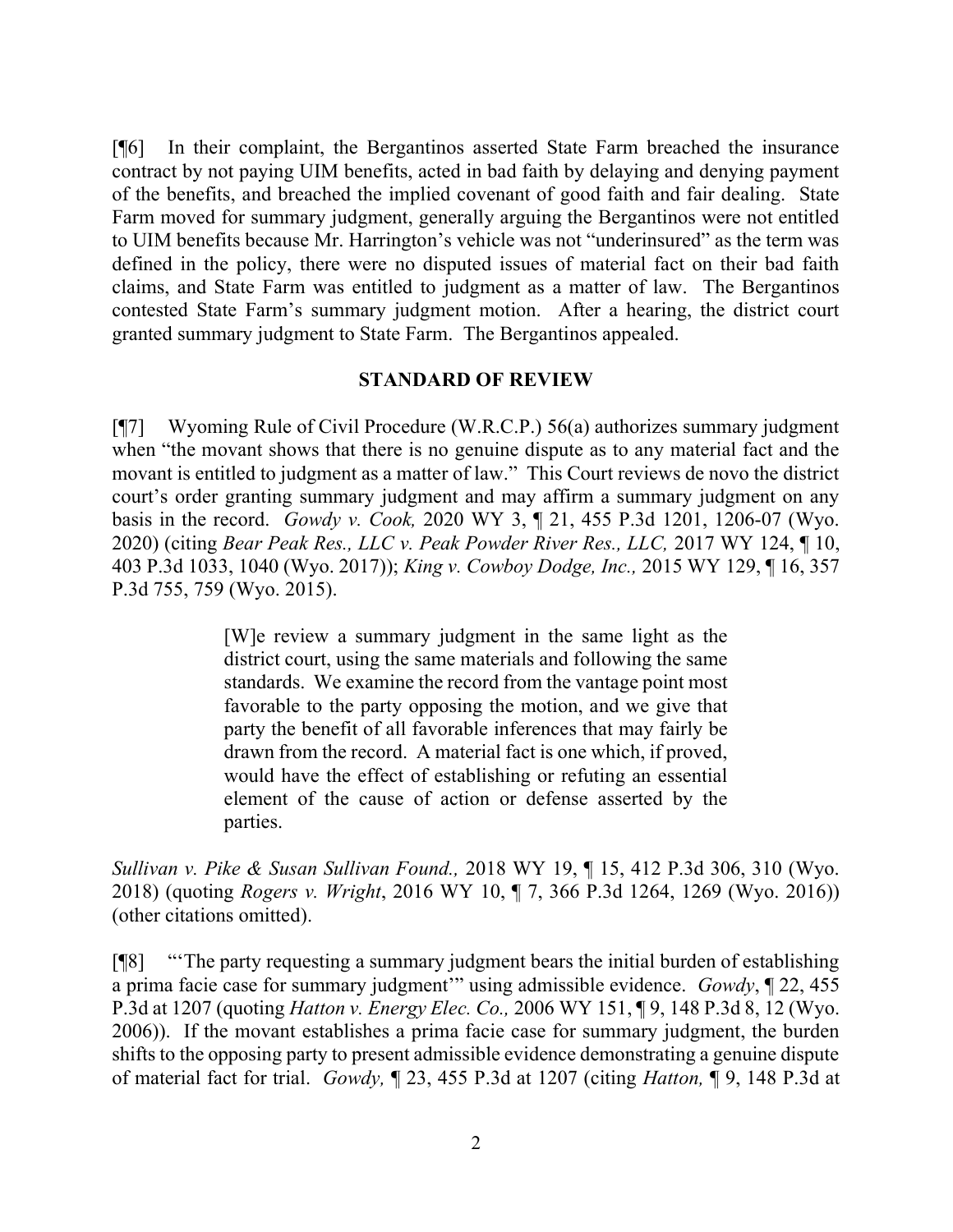12-13). See also, W.R.C.P. 56(c) (requiring evidence supporting and opposing summary judgment to be admissible).

#### DISCUSSION

#### Breach of Insurance Policy

[¶9] The district court ruled State Farm did not have a contractual obligation to pay the Bergantinos UIM benefits because Mr. Harrington's vehicle was not "underinsured" under the plain language of the policy.

> An insurance policy constitutes a contract between the insurer and the insured. As with other types of contracts, our basic purpose in construing or interpreting an insurance contract is to determine the parties' true intent. We must determine intent, if possible, from the language used in the policy, viewing it in light of what the parties must reasonably have intended. The nature of our inquiry depends upon how clearly the parties have memorialized their intent. Where the contract is clear and unambiguous, our inquiry is limited to the four corners of the document.

> We interpret an unambiguous contract in accordance with the ordinary and usual meaning of its terms. The parties to an insurance contract are free to incorporate within the policy whatever lawful terms they desire, and the courts are not at liberty, under the guise of judicial construction, to rewrite the policy. It is only when a contract is ambiguous that we construe the document by resorting to rules of construction. Whether a contract is ambiguous is a question for the court to decide as a matter of law.

> A contract is ambiguous if indefiniteness of expression or double meaning obscure the parties' intent. Ambiguity cannot be created by the subsequent disagreement between the parties regarding the meaning of a contract. If the meaning of a provision in a contract is not readily apparent, the court may resort to competent evidence of extraneous circumstances to determine the parties' intent. Reviewing courts are free to make a determination as to the existence of ambiguity whether or not the parties agree one way or the other and whether or not the trial court has reached a conclusion one way or the other.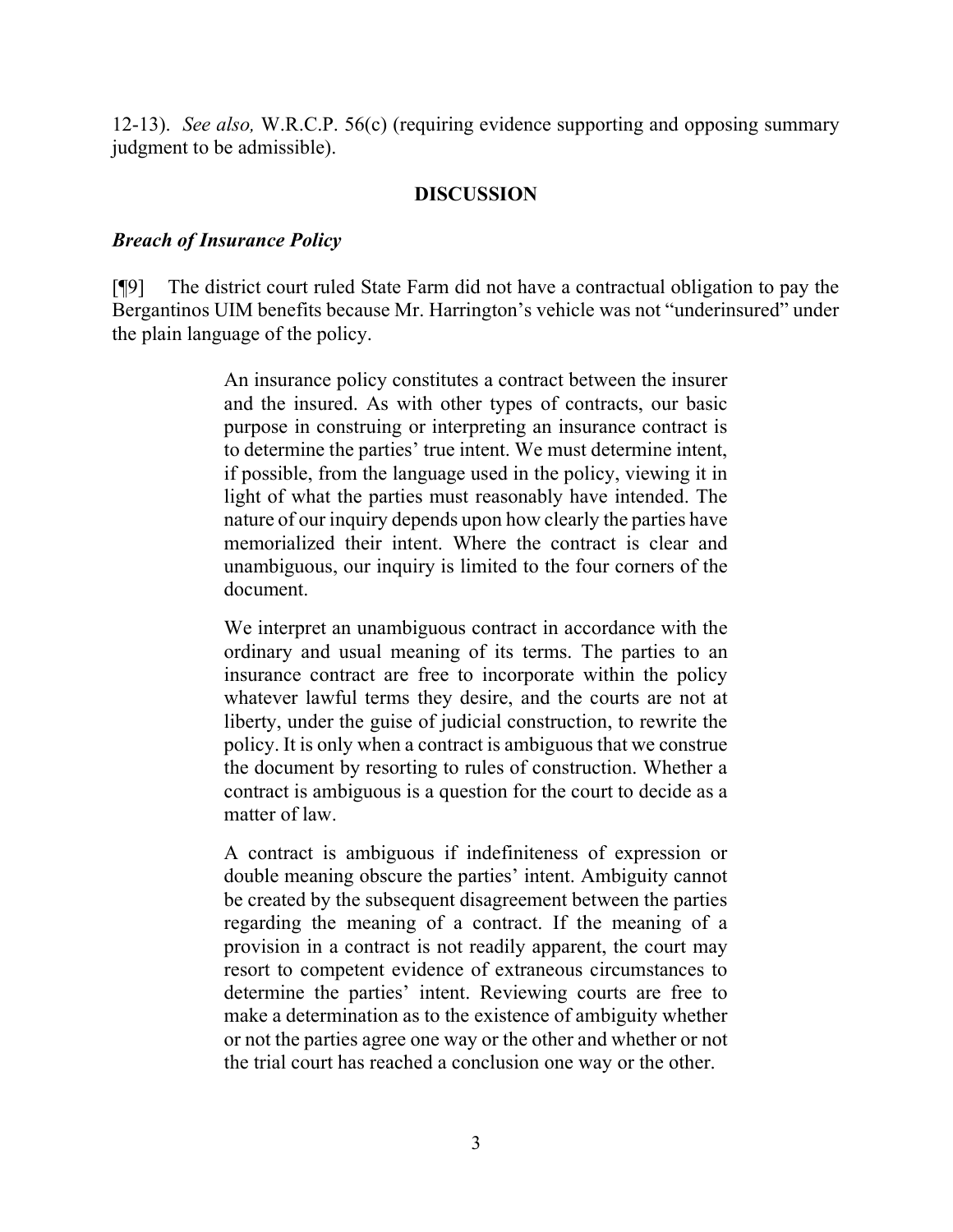Cathcart v. State Farm Mut. Auto. Ins. Co., 2005 WY 154, ¶ 18, 123 P.3d 579, 587-88 (Wyo. 2005) (quoting Principal Life Ins. Co. v. Summit Well Serv., Inc., 2002 WY 172, ¶¶ 17-19, 57 P.3d 1257, 1262 (Wyo. 2002)). See also, Aaron v. State Farm Mut. Auto. Ins. Co., 2001 WY 112, ¶ 15, 34 P.3d. 929, 933-34 (Wyo. 2001) (outlining the rules for interpreting insurance contracts).

[¶10] The UIM provision of the Bergantinos' insurance policy with State Farm stated:

### Insuring Agreement

We will pay compensatory damages for bodily injury an insured is legally entitled to recover from the owner or driver of an underinsured motor vehicle. The bodily injury must be:

1. sustained by an insured; and

2. caused by an accident that involves the operation, maintenance, or use of an underinsured motor vehicle as a motor vehicle.

We will pay only if the full amount of all available limits of all bodily injury liability bonds, policies, and self-insurance plans that apply to the insured's bodily injury have been used up by payment of judgments or settlements, or have been offered to the insured in writing.

(Emphasis omitted).

[¶11] The policy defined an "underinsured motor vehicle" as:

1. The ownership, maintenance, and use of which is either:

a. insured or bonded for bodily injury liability at the time of the accident; or

b. self-insured under any motor vehicle financial responsibility law, any motor carrier law, or any similar law; and

2. for which the total limits of insurance and self-insurance for bodily injury liability from all sources:

a. are less than the Underinsured Motor Vehicle Coverage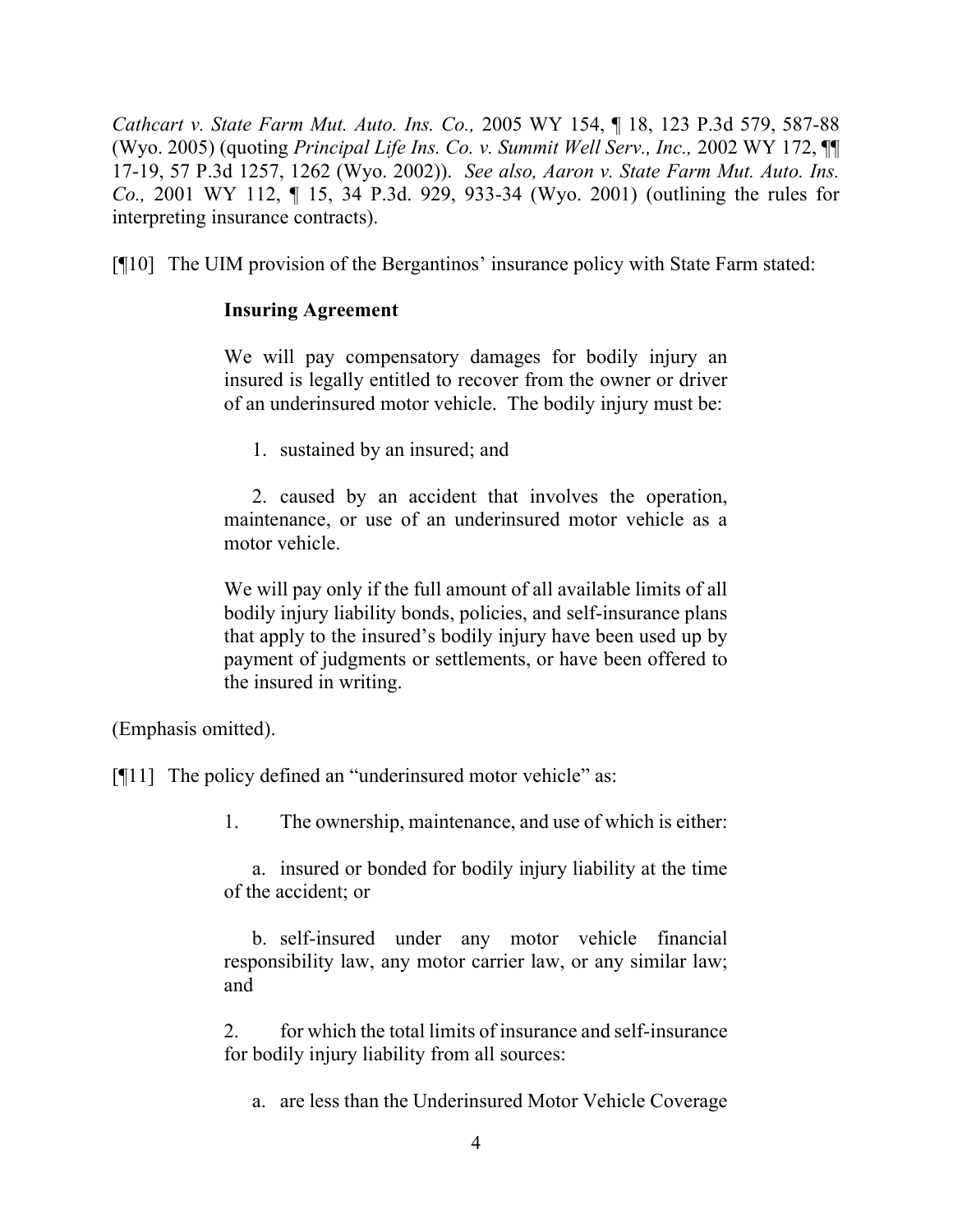limits of this policy; or

b. have been reduced by payments to persons other than you and resident relatives to less than the Underinsured Motor Vehicle Coverage limits of this policy.

(Emphasis omitted).

[¶12] Mr. Bergantino's State Farm policy explained the limits of the UIM coverage as:

#### Limits

1. The Underinsured Motor Vehicle Coverage limits are shown on the Declarations Page under "Underinsured Motor Vehicle Coverage" – Bodily Injury Limits – Each Person, Each Accident[.]"

a. The most we will pay for all damages resulting from bodily injury to any one insured injured in any one accident, including all damages sustained by other insureds as a result of that bodily injury, is the lesser of:

(1) the limit shown under "Each Person" reduced by the sum of all payments for damages resulting from that bodily injury made by or on behalf of any person or organization who is or may be held legally liable for that bodily injury; or

(2) the amount of all damages resulting from that bodily injury reduced by the sum of all payments for damages resulting from that bodily injury made by or on behalf of any person or organization who is or may be held legally liable for that bodily injury.

b. Subject to a. above, the most we will pay for all damages resulting from bodily injury to two or more insureds injured in the same accident is the limit shown under "Each Accident" reduced by the sum of all payments for bodily injury made to all insureds by or on behalf of any person or organization who is or may be held legally liable for the bodily injury.

## Nonduplication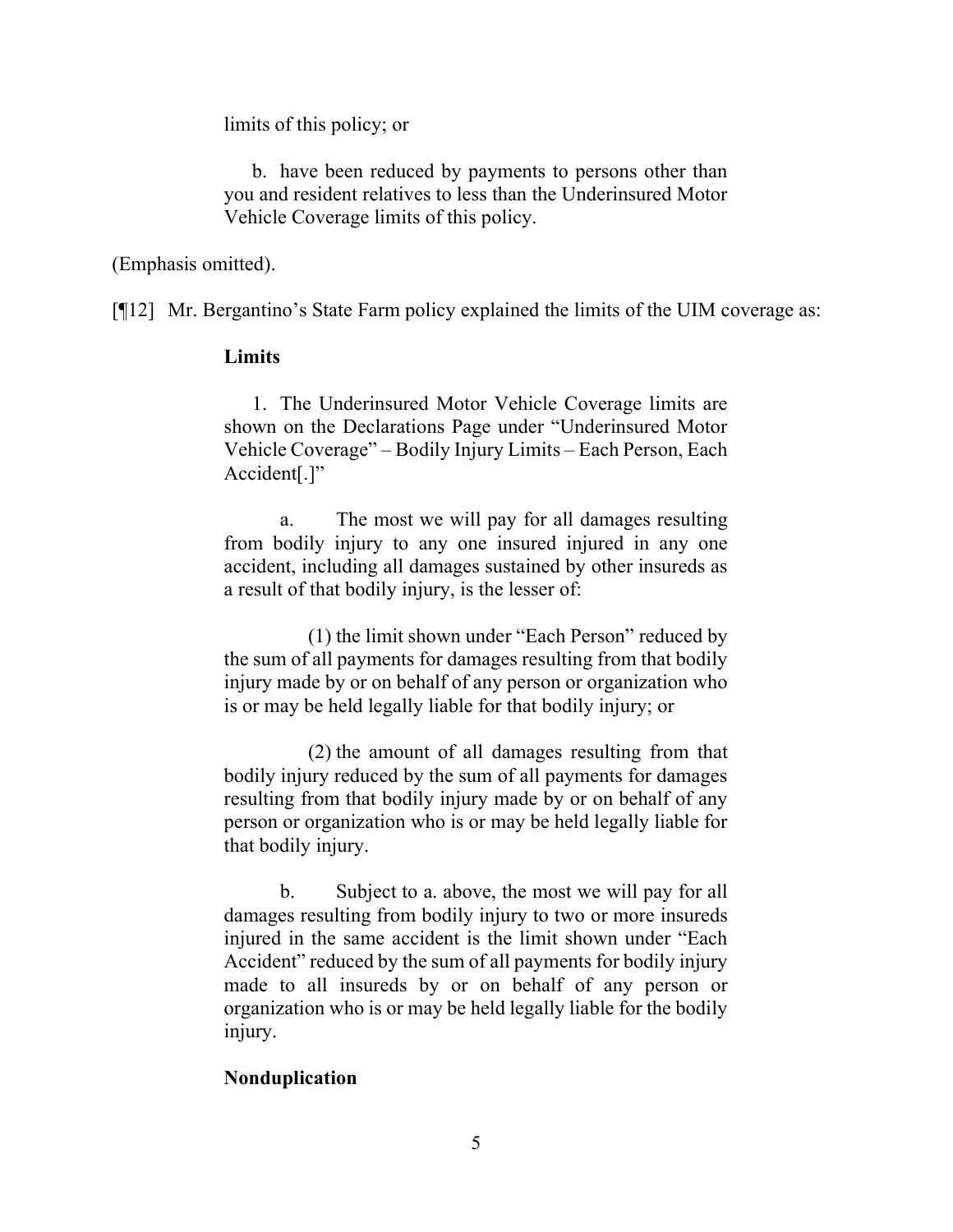1. We will not pay under Underinsured Motor Vehicle Coverage any damages:

a. that have already been paid to, or for the insured:

(1) by or on behalf of any person or organization who is or may be held legally liable for the bodily injury to the insured[.] . . .

b. that have already been paid as expenses under Medical Payments Coverage of this policy, the medical payments coverage of any other policy, or other similar vehicle insurance.

2. We will not pay any amount which would:

a. duplicate payment the insured has received or will receive for the same elements of loss; or

b. cause the insured to recover more than the damages sustained.

(Emphasis omitted).

[¶13] The UIM language of the policy is clear and unambiguous. An insured is qualified for UIM benefits only when he is entitled to recover compensatory damages for bodily injury from the owner or driver of an underinsured vehicle. A tortfeasor's vehicle is underinsured when its liability coverage limits are less than the limits of the underinsured provision of the State Farm policy. Here, the two amounts are the same – Mr. Harrington's USAA insurance policy had a liability limit of \$100,000 per person and Mr. Bergantino's UIM coverage was limited to \$100,000 per person. Because Mr. Harrington's vehicle did not meet the definition of an underinsured vehicle, benefits were not available to the Bergantinos under the UIM provision of the State Farm policy. See generally, State ex rel. Farmers Ins. Exch. v. Dist. Ct. of Ninth Jud. Dist., 844 P.2d 1099, 1102 (Wyo. 1993) ("[S]ince the tort-feasor's policy limits were the same as those in the [insureds'] policy, the [tort-feasor] was not 'underinsured.'").

[¶14] Although the Bergantinos argued to the district court that they were entitled to UIM benefits in addition to the benefits available under Mr. Harrington's USAA policy, they do not continue that position on appeal. Indeed, several provisions of the policy, including the "Limits" and "Nonduplication" sections quoted above, clearly demonstrate the parties' intent to preclude such "stacked" coverage. See Aaron, ¶ 5 n.1, 34 P.3d at 931 n.1 ("'[S]tacking describes the phenomenon of insureds or claimants against them adding all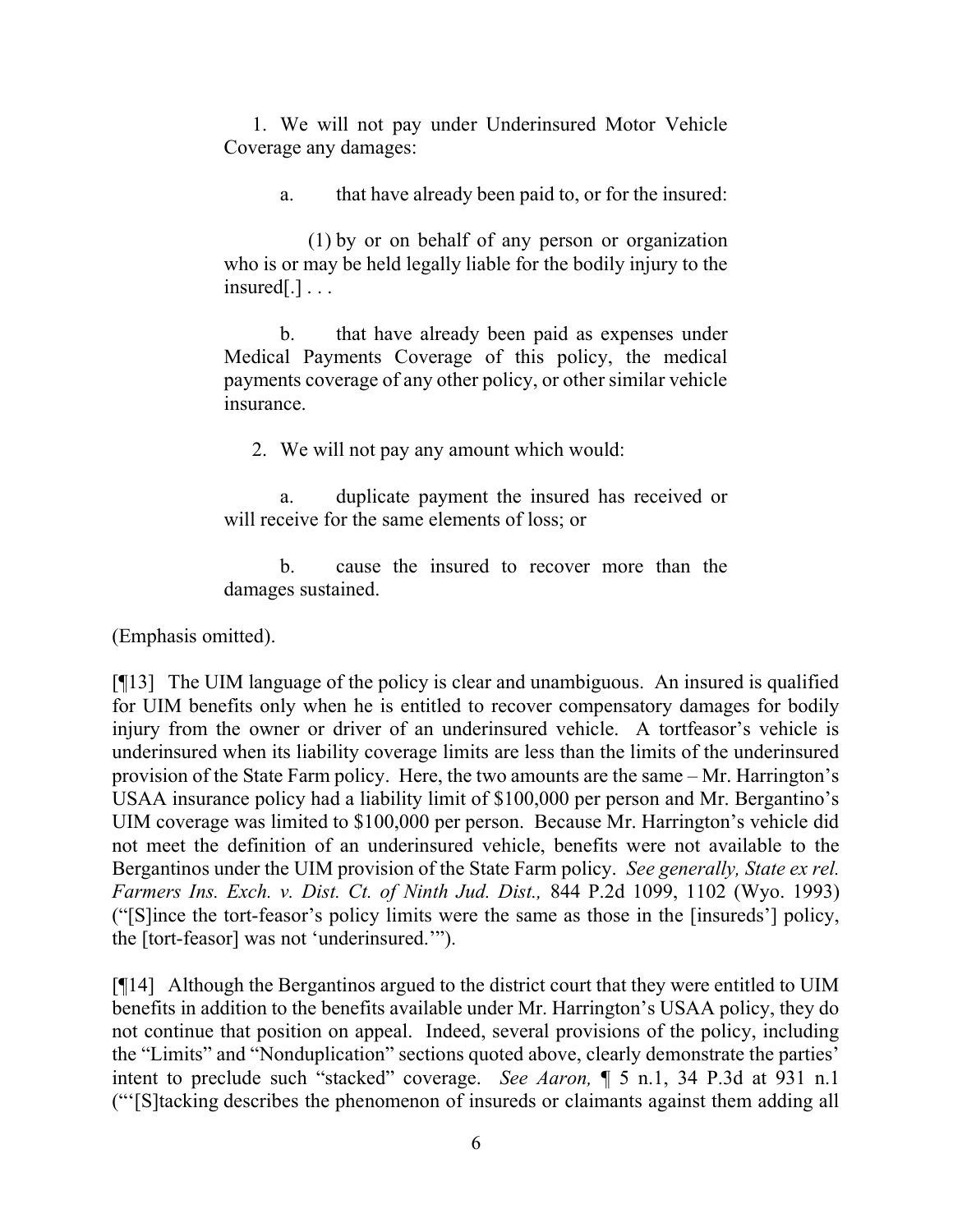available policies together to create a greater pool in order to satisfy their actual loss.'" (quoting 12 Lee R. Russ & Thomas F. Segalla, Couch on Insurance 3D, § 169:4 (1998))). The Bergantinos instead argue "the [p]olicy is ambiguous, as it appears there would be a minimum of \$1,000.00 [Ms.] Bergantino is entitled to under the UIM provision of the [p]olicy based upon the 'up to' language for the \$100,000 UIM limits as determined by the District Court." The Bergantinos do not direct us to any "up to" language in the policy or any other ambiguous language. The policy unambiguously provides for UIM benefits only when a vehicle is underinsured, and a vehicle is underinsured if the "total limits" of the tortfeasor's insurance are less than the policy's UIM coverage. As we stated above, the coverages are the same. Furthermore, Ms. Bergantino settled with USAA for less than the limits of Mr. Harrington's liability policy. Under the UIM "Insuring Agreement," State Farm will pay only if "the full amount of all available limits of all bodily injury liability . . . policies . . . that apply to the insured's bodily injury have been used up by payment of judgments or settlements[.]" There is no ambiguity in the policy language which forecloses summary judgment or suggests that Ms. Bergantino was entitled to be paid UIM benefits of \$1,000 to bring her total payments up to the \$100,000 policy limits. The district court properly granted summary judgment to State Farm on the Bergantinos' breach of contract claim because, under the plain terms of the policy, they were not entitled to UIM benefits in these circumstances.

### Bad Faith

[¶15] "'Every contract imposes upon each party a duty of good faith and fair dealing in its performance and enforcement.'" State Farm Mut. Auto. Ins. Co. v. Shrader, 882 P.2d 813, 825 (Wyo. 1994) (quoting Restatement (Second) of Contracts § 205 (1981)). See also, Jontra Holdings Pty Ltd. v. Gas Sensing Tech. Corp., 2021 WY 17, ¶ 87, 479 P.3d 1222, 1246 (Wyo. 2021) ("The implied covenant of good faith requires that neither party commit an act that would injure or impair the rights of the other party to receive the benefit of their agreement."). In the insurance context,

> Wyoming has recognized that a breach of the implied covenant of good faith and fair dealing may be actionable in contract for compensatory damages. Wyoming has also acknowledged that a breach of the implied covenant of good faith and fair dealing which rises to the level of an independent tort is actionable for compensatory and punitive damages under proper circumstances. A recovery in tort for the breach of the duty of good faith and fair dealing is premised upon the existence of a special relationship created by the unequal bargaining power that an insurer has over an insured.

Shrader, 882 P.2d at 825 (citing McCullough v. Golden Rule Ins. Co., 789 P.2d 855, 860-61 (Wyo. 1990)) (other citations omitted).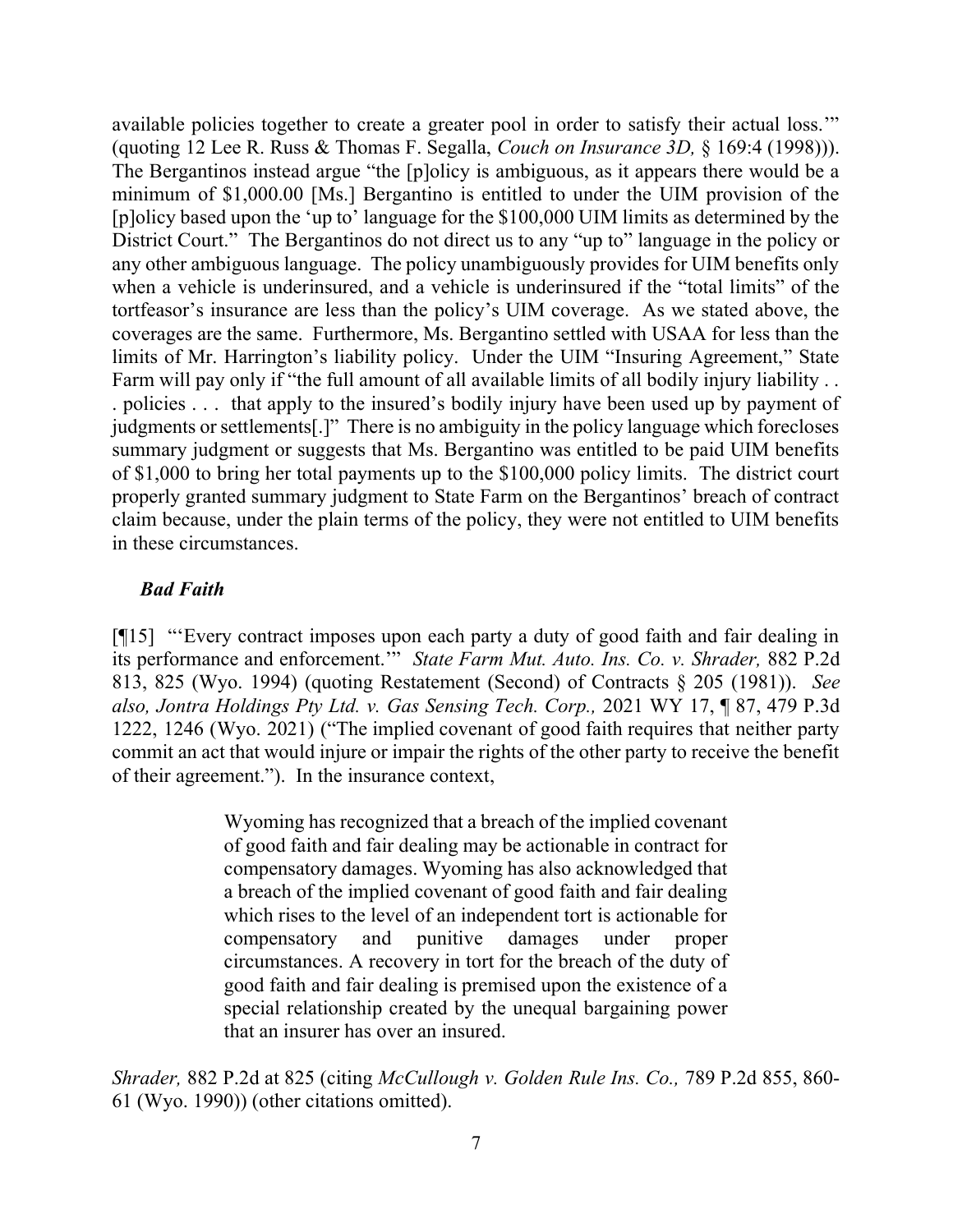[¶16] The Bergantinos maintain there are genuine issues of material fact regarding whether State Farm acted in bad faith when it denied their claims for UIM benefits. To establish an insurer breached the implied covenant of good faith and fair dealing by denying payments, the insured is required to show: "(1) the absence of any reasonable basis for denying a claim for benefits; and (2) the insurer's knowledge or reckless disregard of the lack of a reasonable basis for denying the claim for benefits." Shrader, 882 P.2d at 825 (citing McCullough, 789 P.2d at 860, and Darlow v. Farmers Ins. Exch., 822 P.2d 820, 824 (Wyo. 1991)). To satisfy the first factor, the insured must show "'a reasonable insurer under the circumstances would not have acted as it did by denying or delaying payment of the claim.'" Sonnett v. First Am. Title Ins. Co., 2013 WY 106, ¶ 16, 309 P.3d 799, 806 (Wyo. 2013) (quoting Matlack v. Mountain West Farm Bureau Mut. Ins. Co., 2002 WY 60, ¶ 19, 44 P.3d 73, 81 (Wyo. 2002)). "The test used in determining whether a claim was denied in bad faith is an objective one which questions 'whether the validity of the denied claim was not fairly debatable." *Id.* (quoting *Matlack*, ¶ 19, 44 P.3d at 81). State Farm obviously had a reasonable basis for denying the Bergantinos' claims because, as we have already ruled, they were not entitled to UIM benefits under the plain terms of the policy. See generally, Matlack,  $\P$  20, 44 P.3d at 81 (indicating a claim for bad faith based only upon a denial of benefits, and not upon other improper conduct, cannot be sustained when the insured is not entitled to benefits under the policy). The district court properly granted summary judgment to State Farm on the Bergantinos' claim that State Farm acted in bad faith by denying them UIM benefits.

[¶17] The Bergantinos also argue there are genuine issues of material fact as to whether State Farm used good faith in responding to and processing their claims for UIM coverage. They assert State Farm acted in bad faith because it ignored their requests for a copy of the policy, delayed in responding to their UIM claims, and led them to believe UIM coverage was available in their case.

[¶18] An insured can maintain a tort claim for violation of the implied covenant of good faith and fair dealing even though the express terms of the insurance contract are honored by the insurer. Hatch v. State Farm Fire & Cas. Co., 842 P.2d 1089, 1099 (Wyo. 1992).

> [A]bsence of a breach of an express term of the policy is not fatal to a bad faith claim where the plaintiff can prove a breach of the implied covenant of good faith and fair dealing. . . .

> [A] plaintiff may simultaneously bring an action both for breach of contract and for bad faith, and need not prevail on the contract claim in order to prevail on the bad faith claim, provided plaintiff proves a breach of the implied covenant of good faith and fair dealing.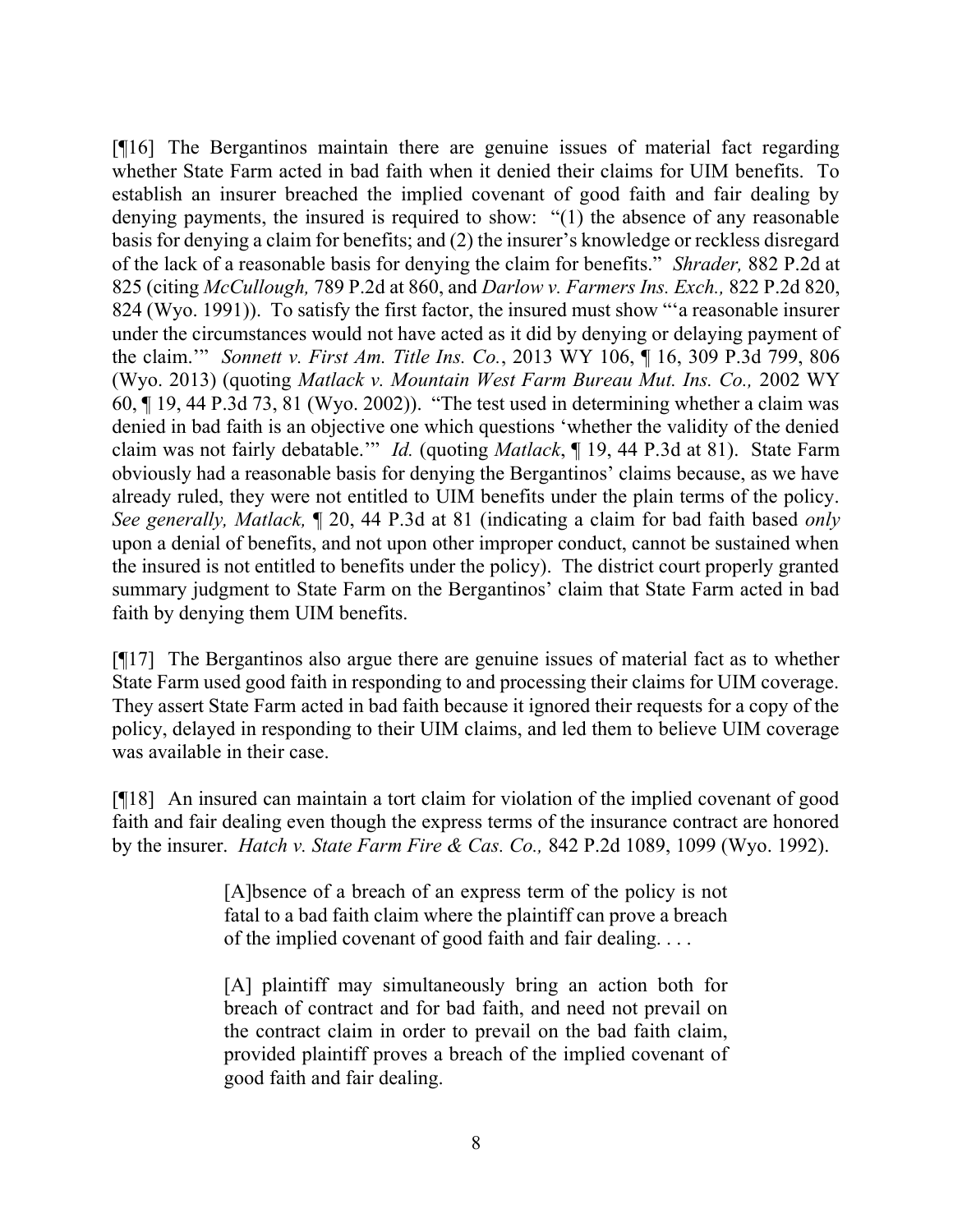Id. (quoting Deese v. State Farm Mut. Auto. Ins. Co., 838 P.2d 1265, 1270 (Ariz. 1992)). See also, Cathcart,  $\P$  25, 123 P.3d at 589 ("the insured does not need to prevail on the breach of contract claim to prevail on the claim for breach of the duty of good faith and fair dealing"). Even if the insurer has a "fairly debatable" reason for not paying the claim, it is bad faith to "go beyond a reasonable denial of the claim and engage in unreasonable or unfair behavior to gain an unfair advantage." Hatch, 842 P.2d at 1099.

[¶19] Thus, an insurer may be liable for its unreasonable, oppressive, and intimidating claims practices in investigating, handling, or denying a claim, even though the denial was appropriate. Hatch, 842 P.2d at 1099. See also, Shrader, 882 P.2d at 828 (discussing Hatch). In Sinclair Oil Corp. v. Republic Ins. Co., 967 F.Supp. 462, 465 (D. Wyo. 1997), the Wyoming federal district court characterized the type of bad faith recognized in Hatch as procedural bad faith. Id. (citing Int'l Surplus Lines Ins. Co. v. Univ. of Wyo. Rsch. Corp., 850 F.Supp. 1509, 1526 (D.Wyo. 1994)). Hatch includes a list of examples of insurer conduct and tactics which may fall under this theory of bad faith. Hatch, 842 P.2d at 1097-98 (quoting Glenn E. Smith, Understanding the New Tort of First Party Bad Faith in Wyoming: McCullough v. Golden Rule Insurance Company, XXVI Land & Water L.Rev. 225, 244-68 (1991)) (other citations omitted). As relevant here, an insurer's "failure to respond to an insured's request for clarification of the latter's rights under the policy" or actions "impeding an insured's recovery of an uninsured portion of the loss" may be actionable as bad faith. Id. Additionally, the insurer is required to inform the "insured of the scope of coverage provided in a policy." O'Donnell v. Blue Cross Blue Shield, 2003 WY 112, ¶ 19, 76 P.3d 308, 315 (Wyo. 2003). See also, Darlow, 822 P.2d at 827-28 ("The duty to deal fairly and in good faith includes the duty of full and complete disclosure as to all of the benefits and every coverage that is provided by the applicable policy or policies . . . ."). This duty of disclosure may require the insurer "to clearly inform an insured not only what is covered by the policy but what is not." O'Donnell, ¶ 19, 76 P.3d at 315. The insurer must also, as part of the duty of good faith and fair dealing, "'inform the insureds of the extent of the coverage afforded them under their policy before negotiating a settlement, especially when it is apparent that the insured does not know the extent of available coverage.'" Cathcart, ¶ 56, 123 P.3d at 598-99 (quoting Shrader, 882 P.2d at 827).<sup>1</sup>

[¶20] Although an insured may maintain a bad faith claim for an insurer's unreasonable, oppressive, and intimidating conduct in responding to and processing an insurance claim

<sup>&</sup>lt;sup>1</sup> The Bergantinos argue State Farm's offer to pay Mr. Bergantino \$13,370 in UIM benefits misled them into believing such benefits were available and is, therefore, evidence of bad faith. In general, offers of settlement are inadmissible to prove liability. W.R.E. 408. However, under certain circumstances, evidence of an offer to settle may be relevant to insurance bad faith claims. See Shrader, 882 P.2d at 830-31. We need not delve into the admissibility of State Farm's offer to settle in this case because, as explained below, the Bergantinos did not plead a proper bad faith claim based upon any of State Farm's actions other than denying and/or delaying payment of UIM benefits. See W.R.C.P. 56(c) (evidence must be admissible if it is used in support of or against a motion for summary judgment).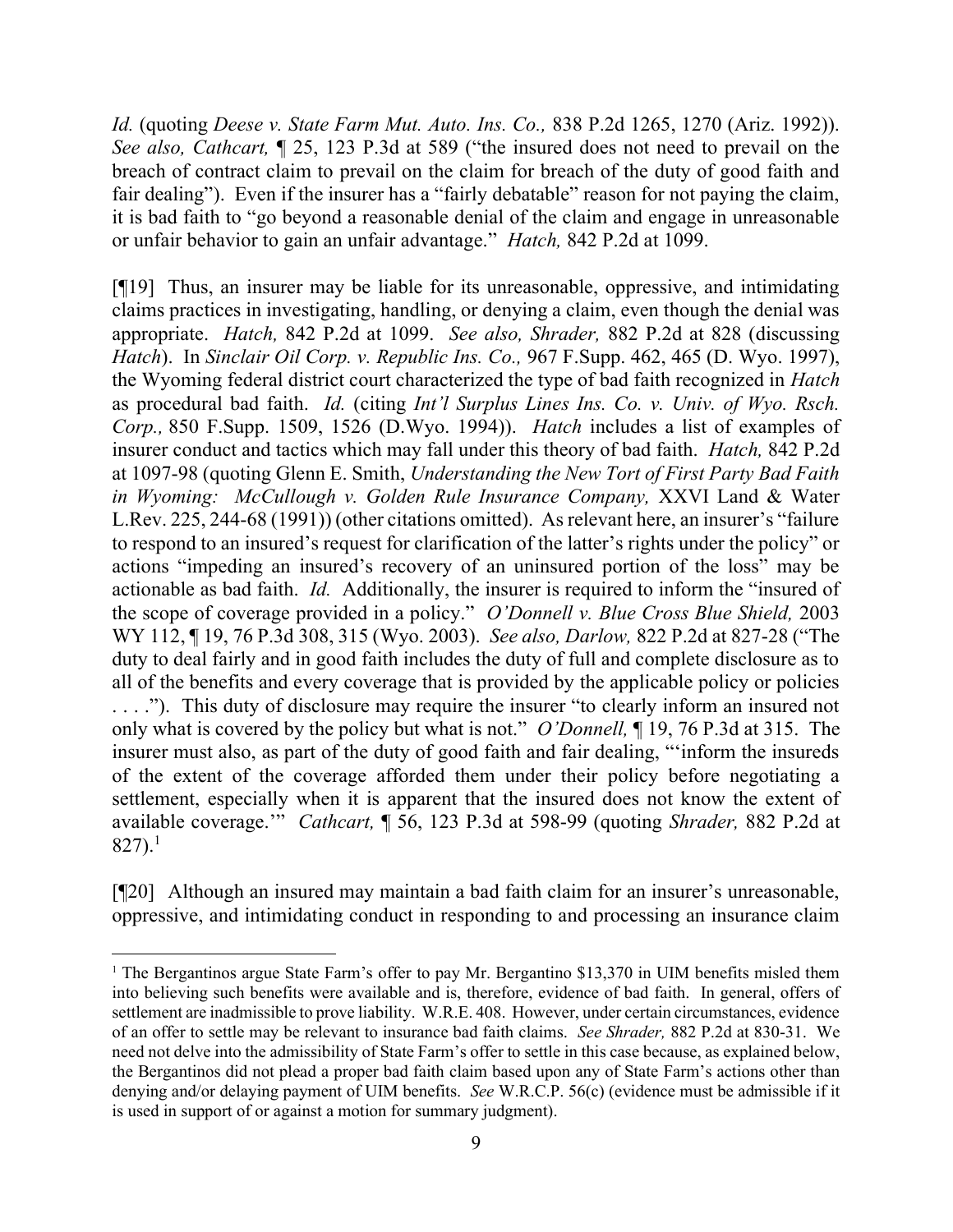regardless of whether the denial of benefits was appropriate, to do so the insured must actually make this claim in the complaint. See Hatch, 842 P.2d at 1099 (recognizing a tort action for the improper handling of an insurance claim even when coverage was unavailable or fairly debatable). See also, Sinclair Oil, 967 F. Supp. at 465 ("Under Hatch . . ., it is clear that an insured may bring an *independent* tort if the manner in which the insurance company investigated, handled or denied the claim violated the duty of good faith and fair dealing." (emphasis added and citations and some quotation marks omitted)). The Bergantinos' three bad faith claims (claims 2 through 4 of the complaint) were rooted in State Farm's failure to pay, or delay in paying, UIM benefits, not in the process it used when handling their UIM benefits claims.

[¶21] In their first bad faith claim, the Bergantinos contended State Farm committed bad faith when it "denied payment of UIM benefits . . . without a reasonable basis for doing so" and "acted with knowledge of, or in reckless disregard of, the absence of a reasonable basis to deny payment of UIM benefits . . . [because] a reasonable insurer proceeding under the facts and circumstances of an adequate investigation would not have denied payment of the UIM benefits." The Bergantinos claimed State Farm's conduct in this regard damaged them "in excess of the UIM policy limits" and they were entitled to punitive damages. The Bergantinos did not, in this cause of action, assert State Farm violated the covenant of good faith and fair dealing by the way it processed their claims for UIM coverage; their cause was limited to State Farm's refusal to pay their claims.

[¶22] The Bergantinos' second bad faith claim challenged State Farm's "delay of payment of insurance benefits." They alleged State Farm "delayed and/or denied payments . . . due [to them] under the policy without a reasonable basis for doing so," "caus[ing] [them] damages in excess of the UIM policy limits and in an amount to be proven at trial.<sup>[1]</sup> As part of this claim, the Bergantinos alleged that "[i]n delaying and/or denying payment, ... State Farm not only acted without justification, but acted intentionally and used deceit, nondisclosure, reneging on promises, violation of industry custom, and deliberate attempts to confuse or conceal." This statement incorporates a necessary element for obtaining a judgment for an insurer's bad faith delay in the payment of insurance benefits. "[I]n a firstparty bad faith case involving a delay of payment as distinguished from a denial of payment, the [insured must prove the insurer] not only acted without justification [, i.e., fairly debatable grounds], but acted intentionally and used deceit, nondisclosure, reneging on promises, violation of industry custom and deliberate attempts to obfuscate." Farmers Ins. Exch. v. Shirley, 958 P.2d 1040, 1050 (Wyo. 1998) (citing Darlow, 822 P.2d at 826). Thus, to prove bad faith from a delay in paying benefits, the insured must show the insurer did not have "fairly debatable grounds" for delaying benefits. Given State Farm was justified in wholly denying benefits, the Bergantinos cannot, as a matter of law, meet the requirements for showing a bad faith delay in payments. The Bergantinos did not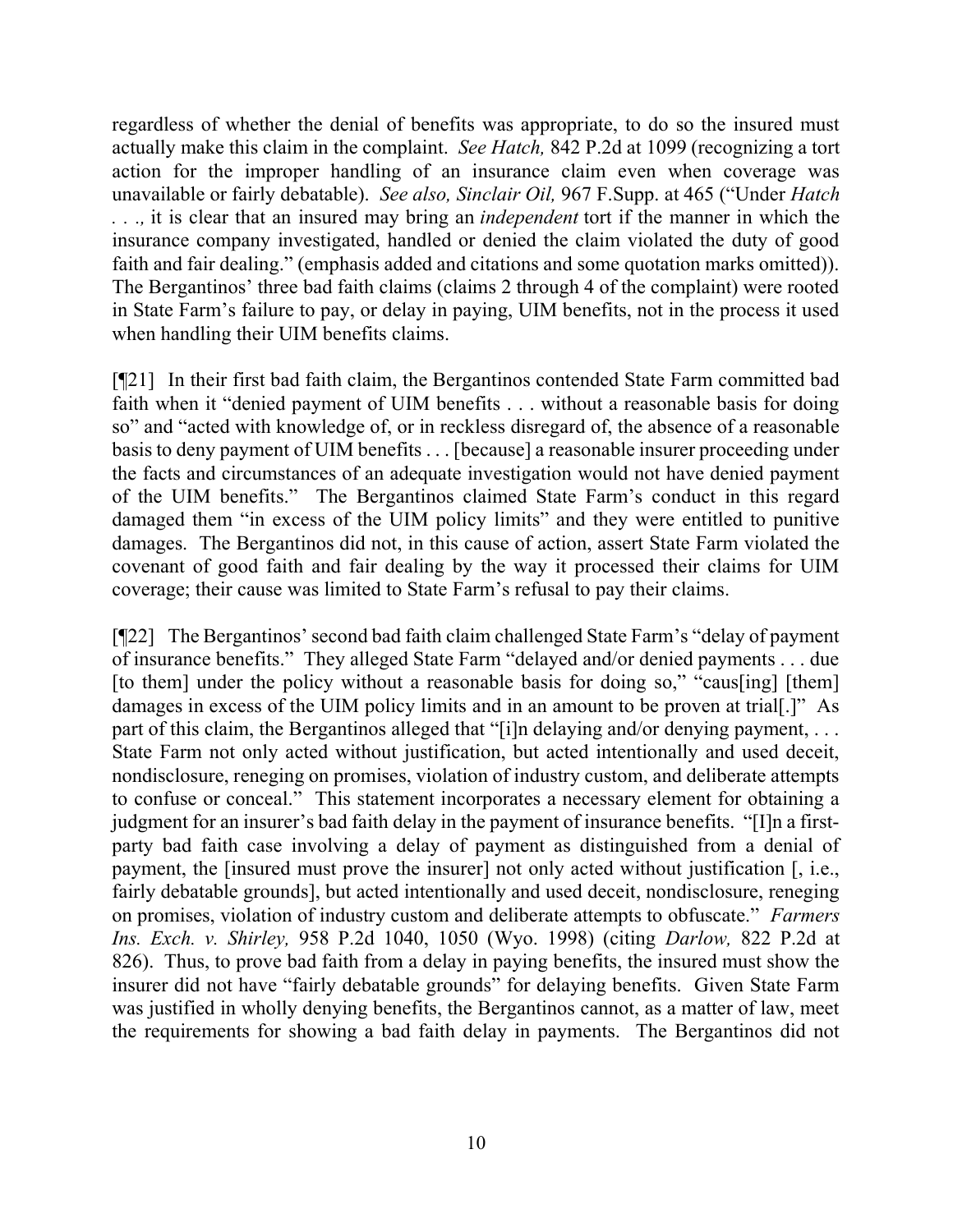independently allege that State Farm committed bad faith in responding to or processing their UIM benefits claims other than by failing to timely pay the benefits.<sup>2</sup>

[¶23] The Bergantinos' final bad faith claim against State Farm was generally titled "Breach of the Implied Covenant of Good Faith and Fair Dealing."<sup>3</sup> (Capitalization and emphasis omitted). They asserted "State Farm breached its duty of good faith and fair dealing by refusing to properly compensate [them] pursuant to the insurance agreement" and they "sustained damages in excess of the UIM policy limits and in an amount to be proven at trial." Like their other bad faith claims, the Bergantinos' separate claim for breach of the implied covenant does not pertain to State Farm's actions in responding to or processing their claim independent from its failure to pay UIM benefits and we have already ruled they cannot maintain that bad faith claim because they were not entitled to such benefits.

[¶24] The Bergantinos argue Michael v. Stock, 2017 Pa. Super. 99, 162 A.3d. 465 (Pa. Super. Ct. 2017), and Union Fire Ins. Co. v. Stone, 41 Ga. App. 49, 152 S.E. 146 (Ga. Ct. App. 1930), support their argument that they stated a proper cause of action for State Farm's bad faith processing of their UIM benefits claims. In Michael, the trial court granted summary judgment in favor of a title insurer on an insured's bad faith claim because the insurer had a reasonable basis for denying coverage under the insurance contract. Michael, 162 A.2d at 479-80. The Pennsylvania Superior Court reversed on a number of grounds, but relevant to the issue in the present case, it ruled "the trial court misperceived the scope of [the insured's] bad faith claim. [The insured] did not limit her claim to [the insurer's] denial of coverage and refusal to provide [p]olicy benefits, but also complained regarding the claims handling conduct which occurred over a six month period before finally advising [the insured that the insurer] was denying coverage." Id. at 480. Michael demonstrates a correct pleading of a claim based upon an insurer's bad faith in processing a claim. The insured's bad faith pleading in that case was much broader than the bad faith claims pled by the Bergantinos here.

[¶25] In Stone, the Georgia Court of Appeals upheld a judgment against an insurer for failing to pay insurance benefits. Stone, 152 S.E. at 148. The judgment included a statutory penalty for "bad faith in refusing to pay the loss sustained." Stone, 152 S.E. at 148. The Bergantinos direct us to a ruling in the Stone decision that the insurer was estopped from relying on a policy deadline for filing suit to defeat an action by the insured for coverage

<sup>&</sup>lt;sup>2</sup> The Bergantinos argue State Farm unreasonably delayed paying their medical expenses. However, their complaint focuses on the UIM benefits and does not mention any delay in making payments under the "Medical Payments Coverage" provision of the policy.

<sup>&</sup>lt;sup>3</sup> The Bergantinos seem to distinguish between their bad faith and breach of the implied covenant of good faith and fair dealing claims. In fact, insurance bad faith claims are claims for tortious breach of the policy's implied covenant of good faith and fair dealing. See, generally, Shrader, 882 P.2d at 825 ("Liability, in tort, is imposed not for a bad faith breach of contract, but for the failure to comply with the duty of good faith and fair dealing.").